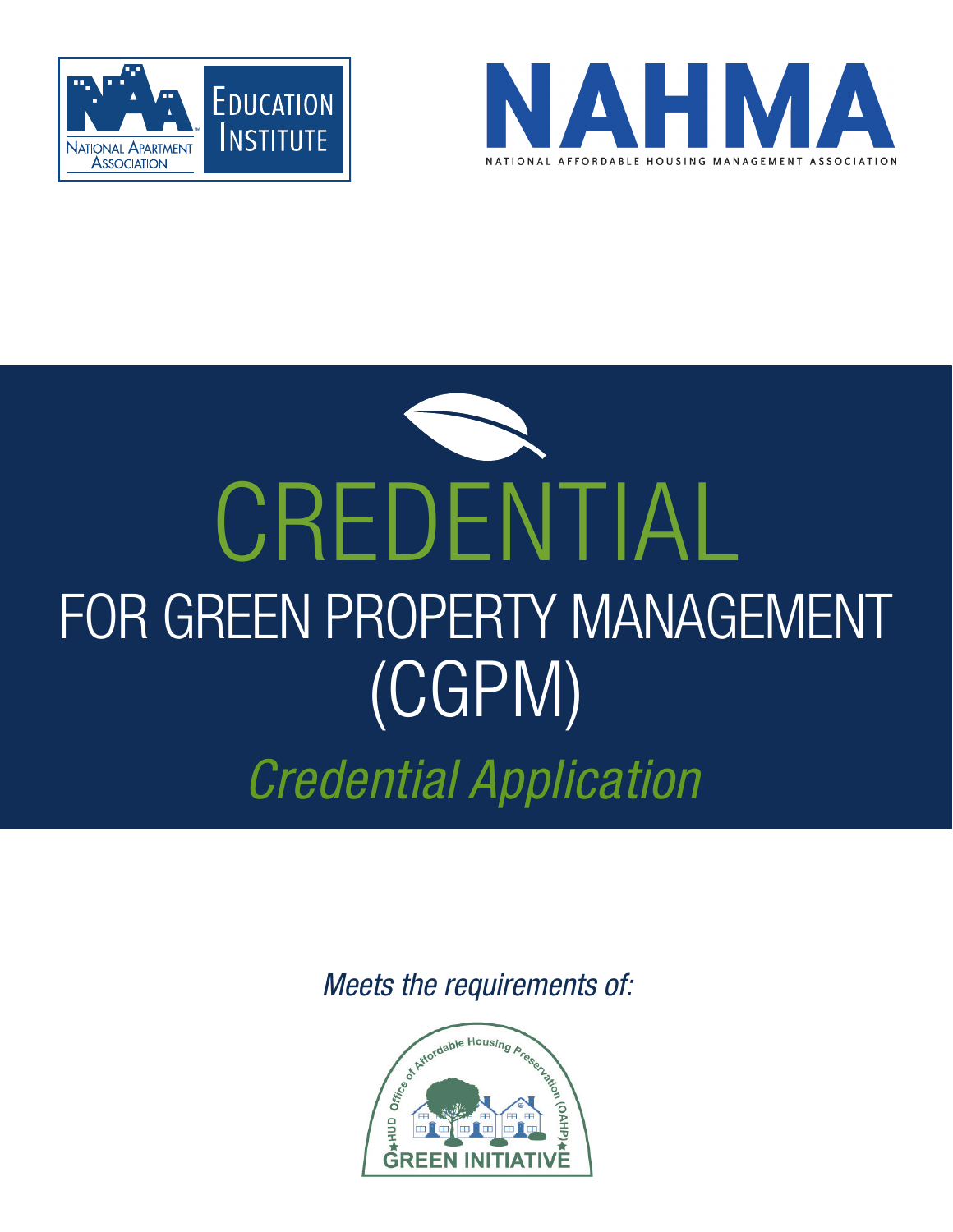**The National Affordable Housing Management Association (NAHMA) and National Apartment Association Education Institute (NAAEI) offer the Credential for Green Property Management (CGPM) to on-site managers, maintenance staff and supervisors of front-line staff based on green building principles and best practices, and HUD Office of Affordable Preservation (OAHP) – established guidelines, with training offered by OAHP-recognized trainers.**

The Credential for Green Property Management will provide management companies and owners a mechanism for meeting their initial and ongoing training commitments to OAHP if they have opted for a green Mark-to-Market restructuring.

The Green Credential for Property Management is not restricted to employees of management companies who have opted for OAHP green restructuring. This credential will also benefit on-site managers, maintenance staff and supervisors of front-line staff at other affordable and conventional apartment communities employing Green Operations and Maintenance Practices.

- Credential holders will learn the latest techniques and technologies for making cost-saving green improvements at properties.
- Credential holders will receive:
	- Subscription to NAHMA News
	- Subscription to NAHMA's NAHP Update
	- Subscription to NAAEI's units magazine
	- Subscription to NAAEI's Industry Insider e-newsletter
	- Inclusion in NAHMA's online Credential Directory
	- Opportunity to participate in NAAEI events at member rate
	- Pin, card and certificate
	- Listing on NAHMA's facebook page as a new certificant

#### **Credential for Green Property Management**

Application Fee: \$160.00 Annual Renewal Fee: \$135.00

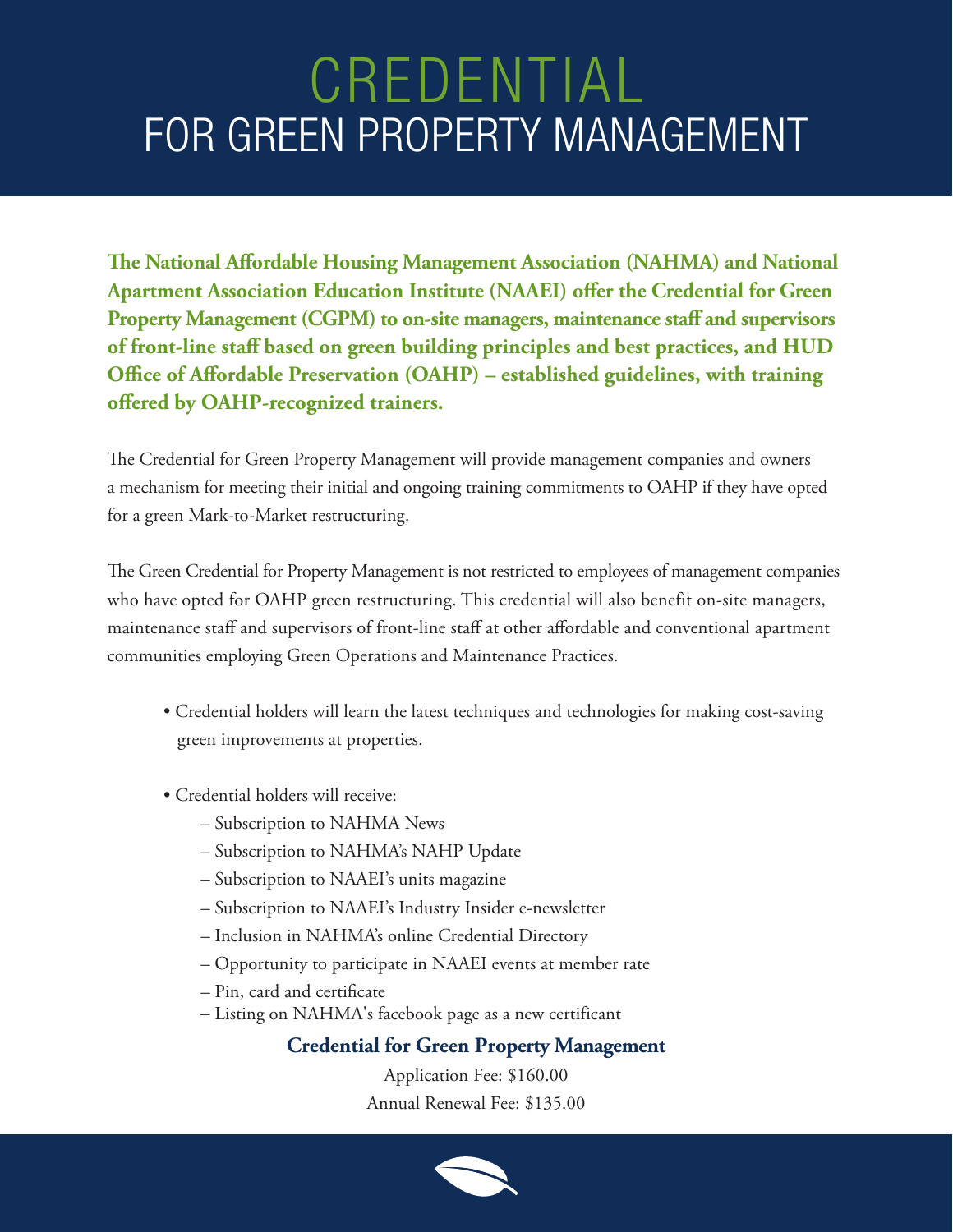#### *The Credential Program:*

#### **What are the Credential for Green Property Management Requirements?**

The HUD Office of Affordable Preservation (OAHP) requires that projects going through the Green Initiative, which will receive the full benefits of a green restructure (including a maximum 50% increase in the Incentive Performance Fee, and a reduction in required owner contribution to as little as 3% of green rehabilitation costs), must have on-site managers, maintenance staff and supervisors of front-line staff certified in green building principles and practices. This requirement can be met by completing a total of 16 hours of training in a variety of green building topics.

#### **Initial Requirements**

Within six months after the Mark-to-Market (M2M) Green Initiative closing, the property owner must provide evidence to OAHP that an individual in property management (on-site staff, on-site lead maintenance person, or their direct supervisor) has completed a minimum of 16 hours of training in the required topics and from an accepted provider. Each of the following topics must be covered in the training, with a cumulative total of at least 8 hours in these areas:

- (1) Green Building Principles and Practices Overview
- (2) Energy Efficiency
- (3) Water Efficiency
- (4) Integrated Pest Management
- (5) Indoor Air Quality
- (6) Green Operations and Maintenance

Other topics that may be included in the 16-hour requirement include:

- (7) Green Site Landscaping, Xeriscape, Composting, etc.
- (8) Green Building Systems
- (9) Alternative Energy Sources (Solar, Wind, Geothermal, Combined Heat and Power, Co-generation)
- (10) Energy Star (including indoor and outdoor lighting) and WaterSense Programs
- (11) Recycling and Waste Reduction
- (12) Resident Green Education

#### **Ongoing Requirements**

In addition, a minimum total of four hours per year of continuing education in any of the above 12 topics is required to renew the Credential for Green Property Management.

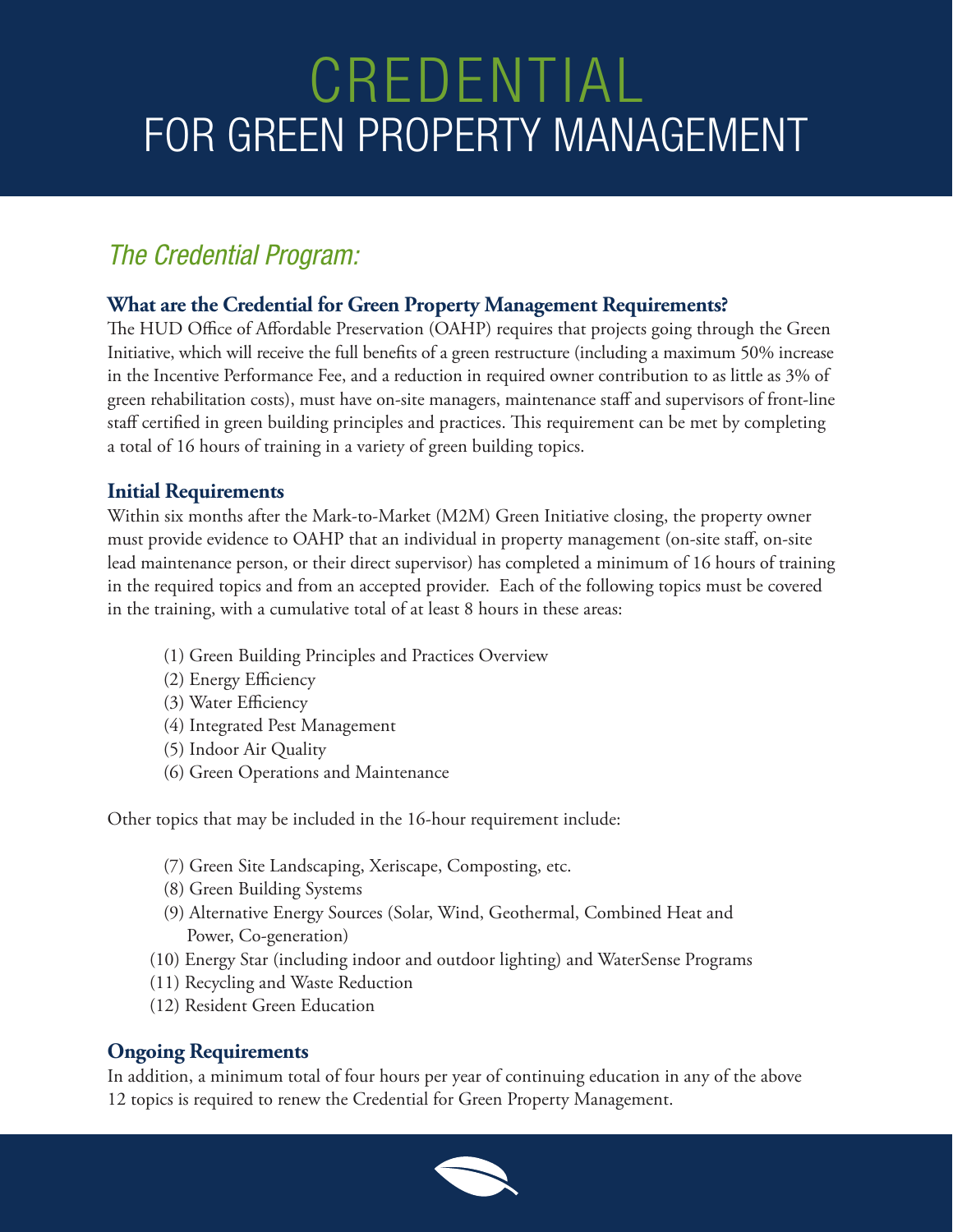#### **Delivery Methods**

All training must be delivered by a provider accepted by OAHP. The initial and ongoing training can be instructor-led classes, on-line courses, training seminars, association or industry training sessions, college or university courses, or other widely-recognized training. Property owners/ managers may contract with accepted providers to deliver training to the on-site staff, on-site lead maintenance person, or their direct supervisor.

#### **Allowable Property Expenses**

OAHP will underwrite an estimated cost for this training and credential, and ongoing continuing education as an eligible property expense. Current OAHP underwriting guidelines allow for up to \$6,000 in initial training and credential costs, and up to \$1,000 per year thereafter for continuing education and training of new or turnover staff.

Green property management training is an eligible HUD property expense only to the extent that it is utilized to train and educate an individual directly responsible for management and/or maintenance of the subject property, and directly responsible for implementation of the OAHP Green Operations & Maintenance Plan.

| <b>Provider</b>                                                                     | <b>Website</b>               |
|-------------------------------------------------------------------------------------|------------------------------|
| American Institute of Architects (AIA)                                              | www.aia.org                  |
| Association for Energy Affordability (AEA)                                          | www.aeanyc.org               |
| <b>Build It Green</b>                                                               | www.builditgreen.org         |
| <b>Building Education Center</b>                                                    | www.bldgeductr.org           |
| <b>Building Performance Institute</b>                                               | www.bpi.org                  |
| Daylighting Collaborative                                                           | www.daylighting.org          |
| Global Green                                                                        | www.globalgreen.org          |
| Green Advantage                                                                     | www.greenadvantage.org       |
| Institute for Professional and Executive Development                                | www.ipedinc.net              |
| National Center for Healthy Housing                                                 | www.healthyhomestraining.org |
| NeighborWorks                                                                       | www.nw.org                   |
| Northwest Energy Efficiency Council (NEEC)                                          | www.neec.org                 |
| Southface                                                                           | www.southface.org            |
| U.S. Green Building Council                                                         | www.usgbc.org                |
| National Affordable Housing Management Association (NAHMA) and its affiliated AHMAs | www.nahma.org                |
| National Apartment Association (NAA) and its affiliated associations                | www.naahq.org                |

#### **Initial Accepted Green Property Management Training Providers**

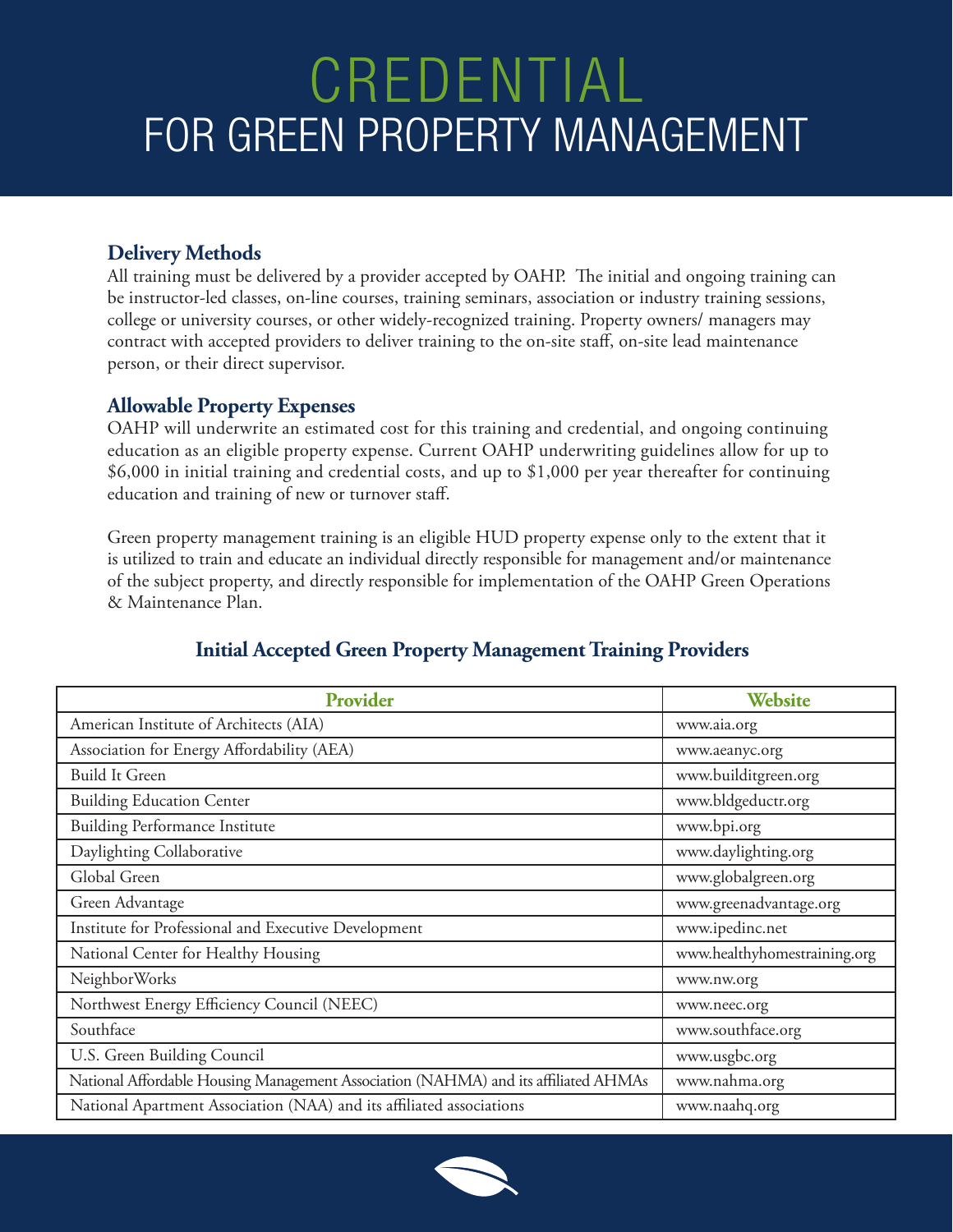#### *Application:*

Please complete this application and submit, with your application fee and appropriate documentation, to the NAHMA-NAAEI CGPM Task Force for review.

| Name                     |                                |  |  |  |
|--------------------------|--------------------------------|--|--|--|
| <b>Present Position</b>  |                                |  |  |  |
| Number Of Units          | Number of People You Supervise |  |  |  |
| Management Company       |                                |  |  |  |
| <b>Business Address</b>  |                                |  |  |  |
| City/State/Zip           |                                |  |  |  |
| <b>Work Phone</b>        | Work E-mail Address            |  |  |  |
| Years in Business        |                                |  |  |  |
| <b>Residence Address</b> |                                |  |  |  |
| City/State/Zip           |                                |  |  |  |
| <b>Cell Phone</b>        | Personal E-mail Address        |  |  |  |

Member of local/regional AHMA or NAA Affiliate (Please specify)?

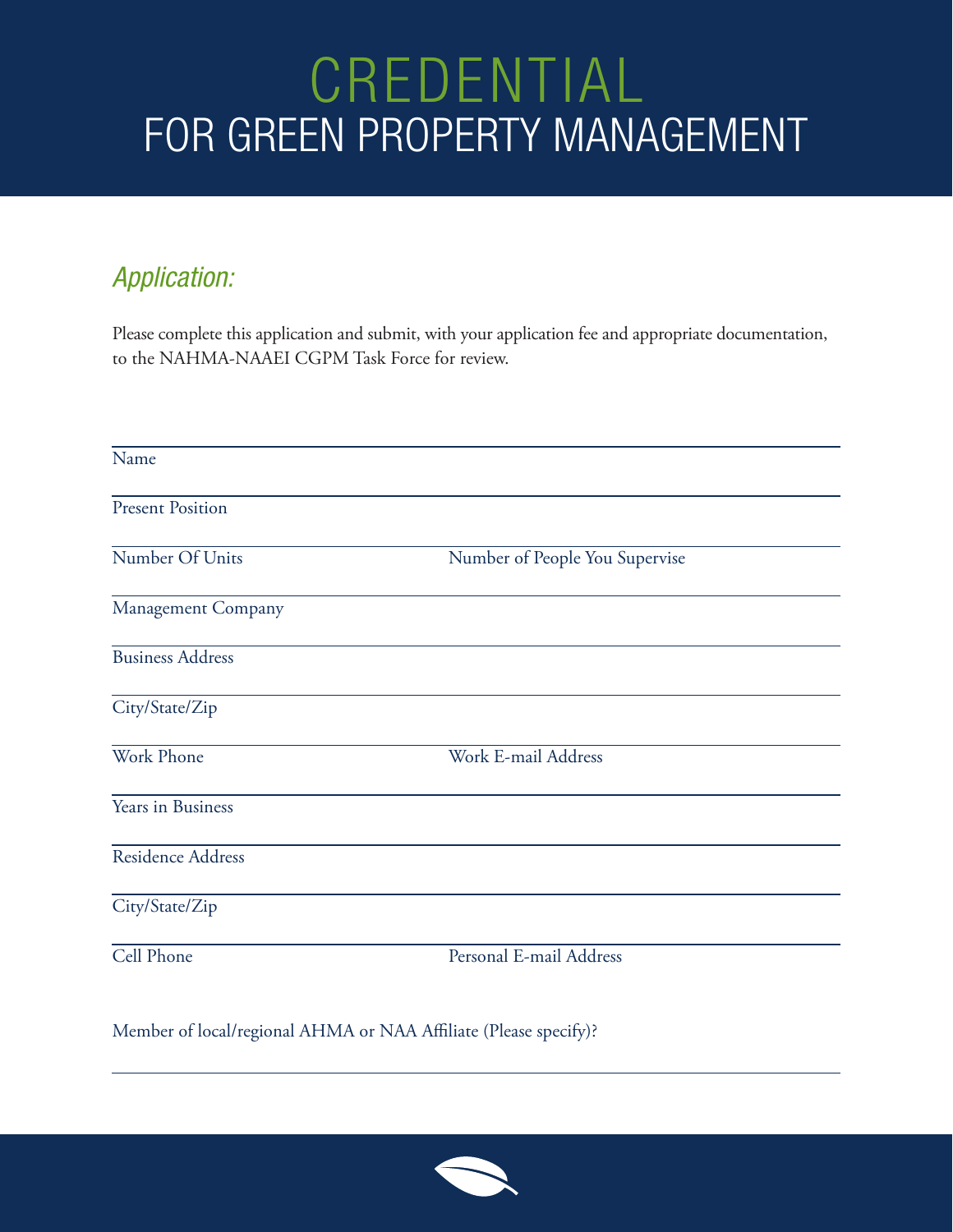### *Education Requirement for Credential for Green Property Management*

#### **Please list all applicable courses you have taken that meet the following guidelines:**

A total of 16 hours of training.

- At least 8 hours of training in:
	- (1) Green Building Principles and Practices
	- (2) Energy Efficiency
	- (3) Water Efficiency
	- (4) Integrated Pest Management
	- (5) Indoor Air Quality
	- (6) Green Operations and Maintenance
- Other training topics that may be included:
	- (7) Green Site Landscaping, Xeriscape, Composting
	- (8) Green Building Systems
	- (9) Alternative Energy Sources (Solar, Wind, Geothermal, Combined Heat and Power, Co-generation)
	- (10) Energy Star and WaterSense Programs
	- (11) Recycling and Waste Reduction
	- (12) Resident Green Education

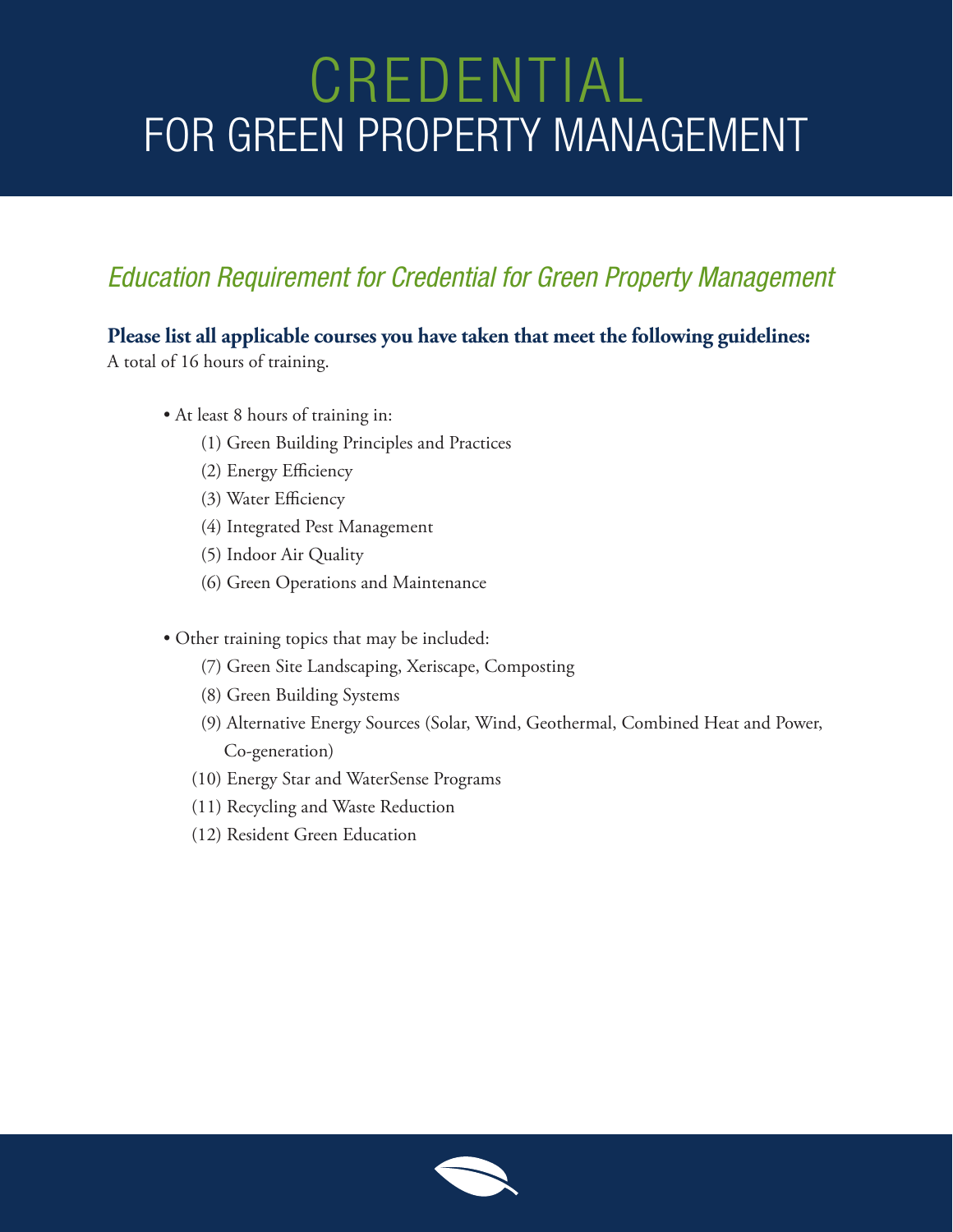#### 1. Course Title

| Training Topic(s) Covered                                    |                                                              |  |  |  |
|--------------------------------------------------------------|--------------------------------------------------------------|--|--|--|
| Web Link to Course Description, Brochure or Flyer (optional) |                                                              |  |  |  |
|                                                              | Date<br>#Hours<br>Sponsor                                    |  |  |  |
|                                                              | 2. Course Title                                              |  |  |  |
|                                                              | Training Topic(s) Covered                                    |  |  |  |
|                                                              | Web Link to Course Description, Brochure or Flyer (optional) |  |  |  |
|                                                              | Date<br>Sponsor<br>#Hours                                    |  |  |  |
|                                                              | 3. Course Title                                              |  |  |  |
|                                                              | Training Topic(s) Covered                                    |  |  |  |
|                                                              | Web Link to Course Description, Brochure or Flyer (optional) |  |  |  |



Date #Hours Sponsor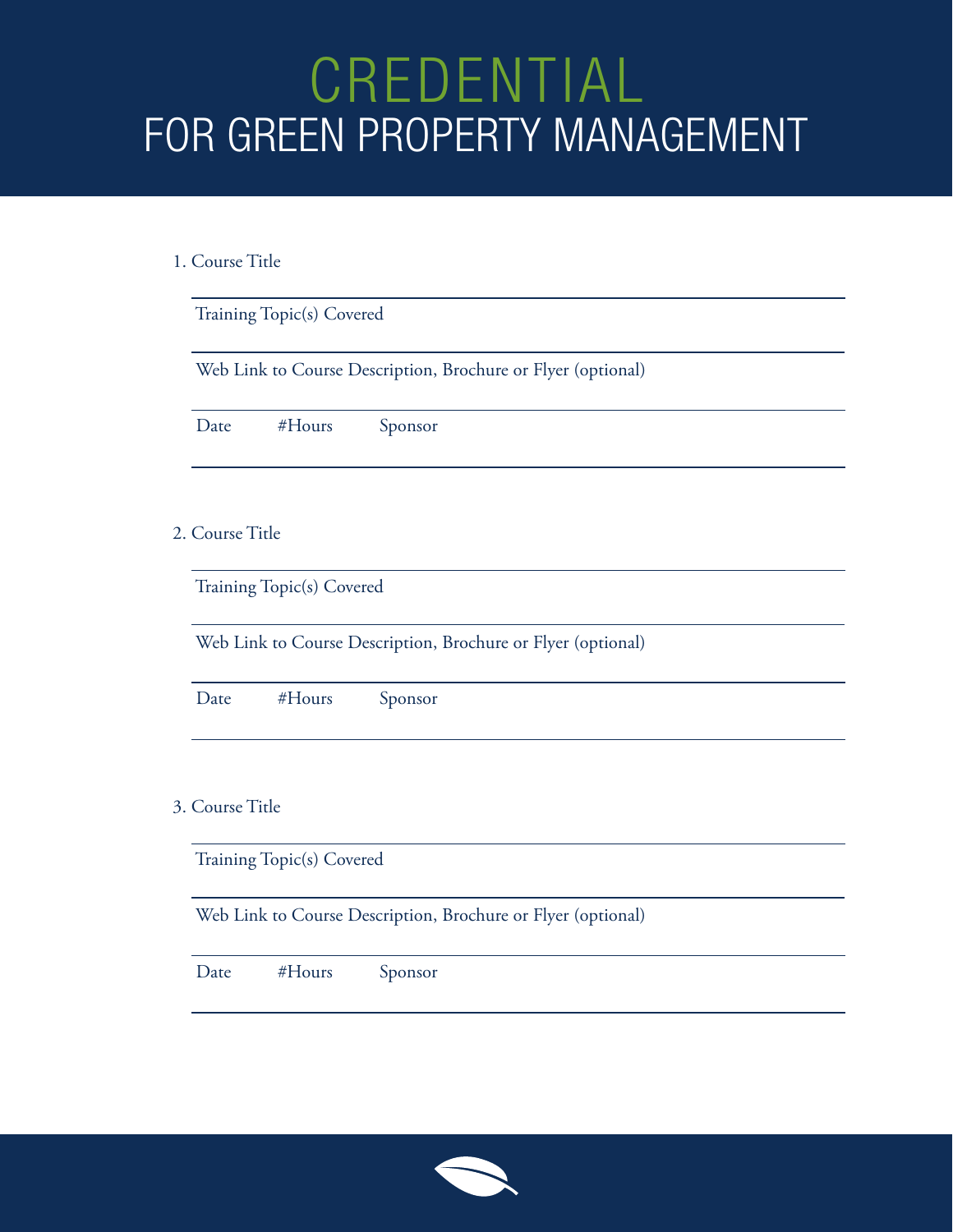| 4. Course Title                                                          |  |  |  |  |
|--------------------------------------------------------------------------|--|--|--|--|
| fgsg                                                                     |  |  |  |  |
| Training Topic(s) Covered                                                |  |  |  |  |
| fgdgs                                                                    |  |  |  |  |
| Web Link to Course Description, Brochure or Flyer (optional)<br>dfgdsgds |  |  |  |  |
| #Hours<br>Date<br>Sponsor                                                |  |  |  |  |
| gfddgd                                                                   |  |  |  |  |
|                                                                          |  |  |  |  |
| 5. Course Title                                                          |  |  |  |  |
| fdgdds                                                                   |  |  |  |  |
| Training Topic(s) Covered                                                |  |  |  |  |
| dsfgdgdsg                                                                |  |  |  |  |
| Web Link to Course Description, Brochure or Flyer (optional)             |  |  |  |  |
| gsdfd fdgdg                                                              |  |  |  |  |
| #Hours<br>Date<br>Sponsor                                                |  |  |  |  |

#### 6. Course Title

fdgsgdf

Training Topic(s) Covered

Web Link to Course Description, Brochure or Flyer (optional)

| Sponsor |  |
|---------|--|
|         |  |

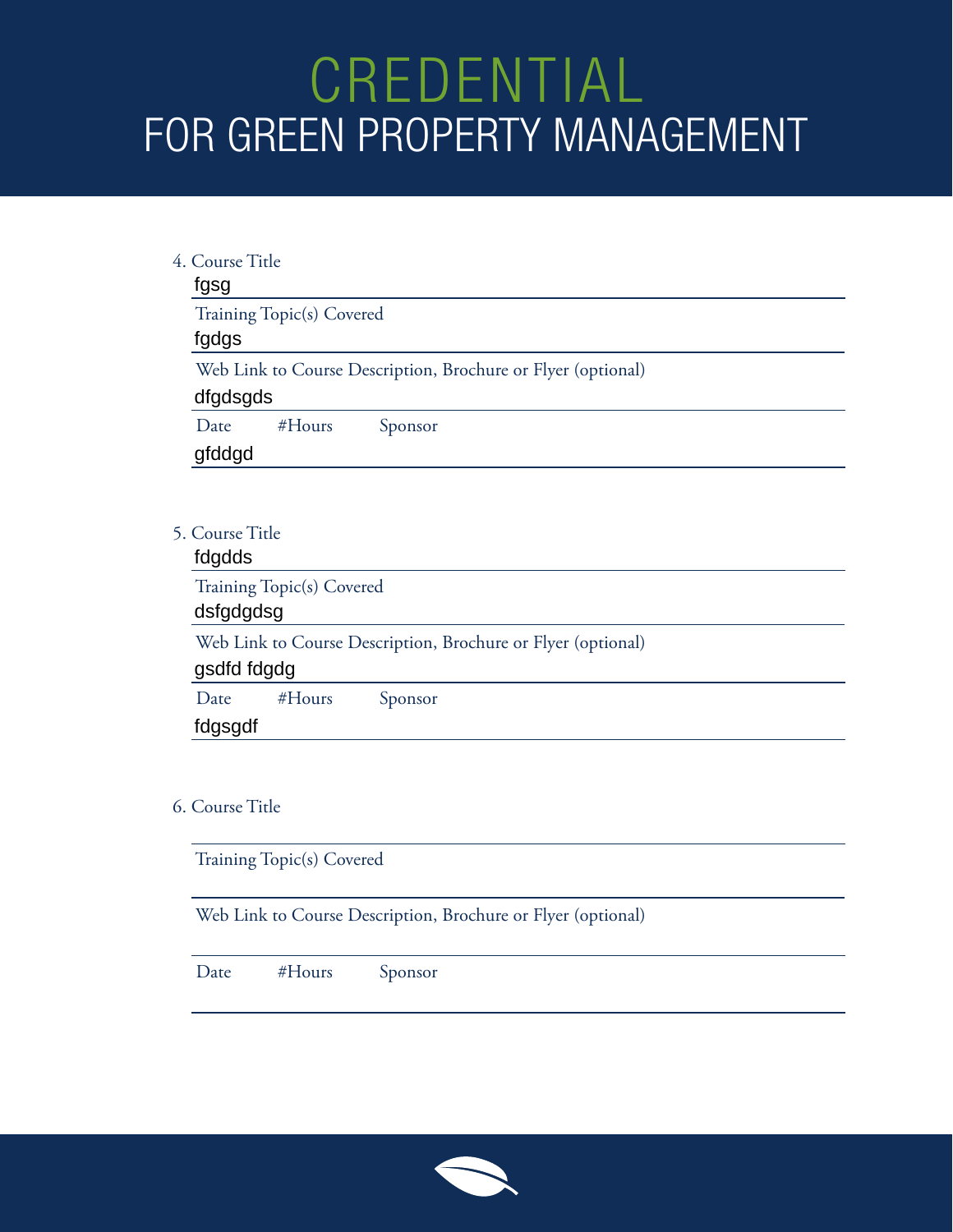#### 7. Course Title

| Training Topic(s) Covered                                    |                           |        |         |                                                              |
|--------------------------------------------------------------|---------------------------|--------|---------|--------------------------------------------------------------|
| Web Link to Course Description, Brochure or Flyer (optional) |                           |        |         |                                                              |
|                                                              | Date                      | #Hours | Sponsor |                                                              |
|                                                              | 8. Course Title           |        |         |                                                              |
|                                                              | Training Topic(s) Covered |        |         |                                                              |
| Web Link to Course Description, Brochure or Flyer (optional) |                           |        |         |                                                              |
|                                                              | Date                      | #Hours | Sponsor |                                                              |
|                                                              | 9. Course Title           |        |         |                                                              |
|                                                              | Training Topic(s) Covered |        |         |                                                              |
|                                                              |                           |        |         | Web Link to Course Description, Brochure or Flyer (optional) |
|                                                              |                           |        |         |                                                              |



Date #Hours Sponsor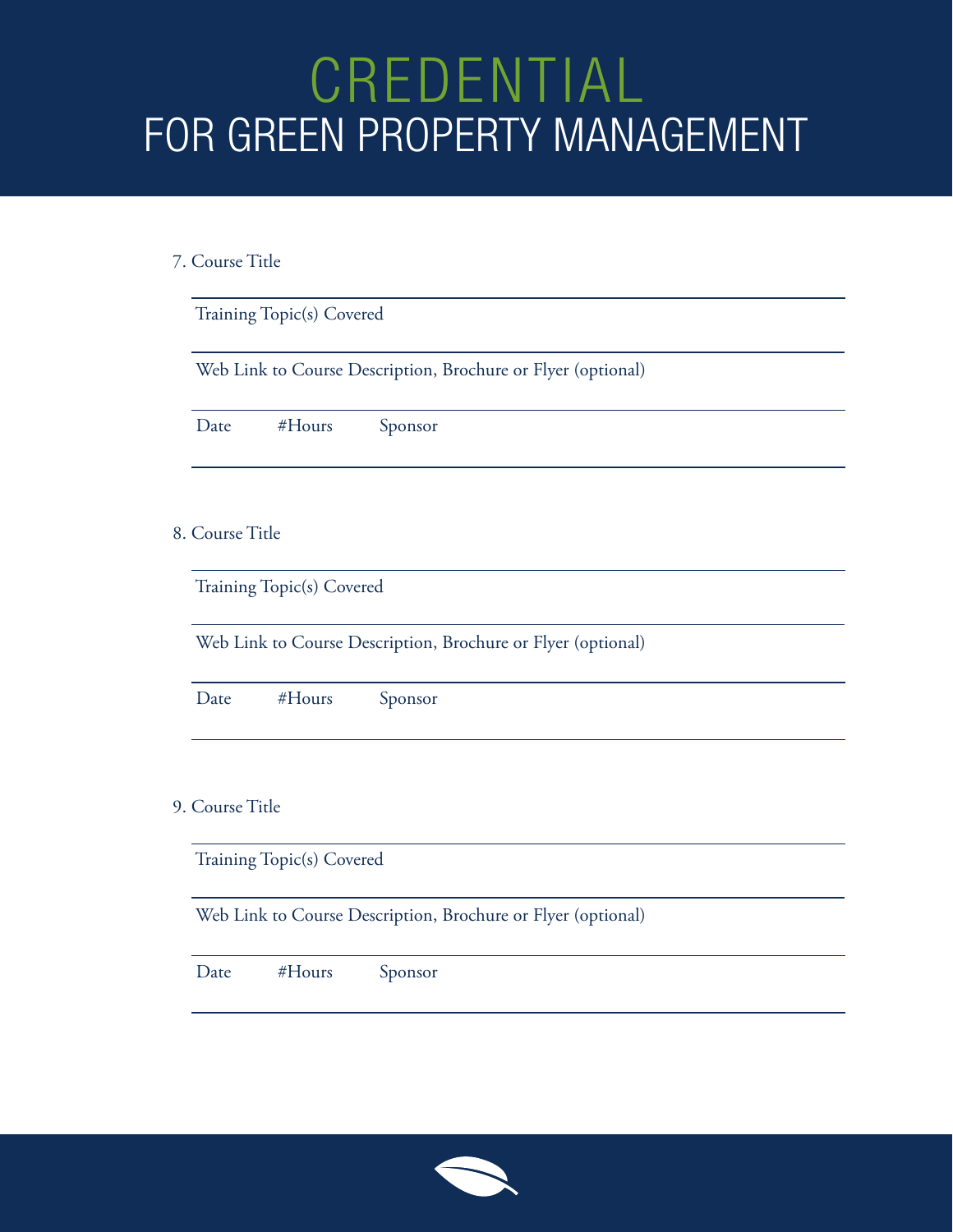#### 10. Course Title

|                           | Training Topic(s) Covered                                    |  |  |  |  |
|---------------------------|--------------------------------------------------------------|--|--|--|--|
|                           | Web Link to Course Description, Brochure or Flyer (optional) |  |  |  |  |
|                           | #Hours<br>Sponsor<br>Date                                    |  |  |  |  |
|                           | 11. Course Title                                             |  |  |  |  |
| Training Topic(s) Covered |                                                              |  |  |  |  |
|                           | Web Link to Course Description, Brochure or Flyer (optional) |  |  |  |  |
|                           | #Hours<br>Date<br>Sponsor                                    |  |  |  |  |
|                           | 12. Course Title                                             |  |  |  |  |
|                           | Training Topic(s) Covered                                    |  |  |  |  |
|                           | Web Link to Course Description, Brochure or Flyer (optional) |  |  |  |  |

|--|--|

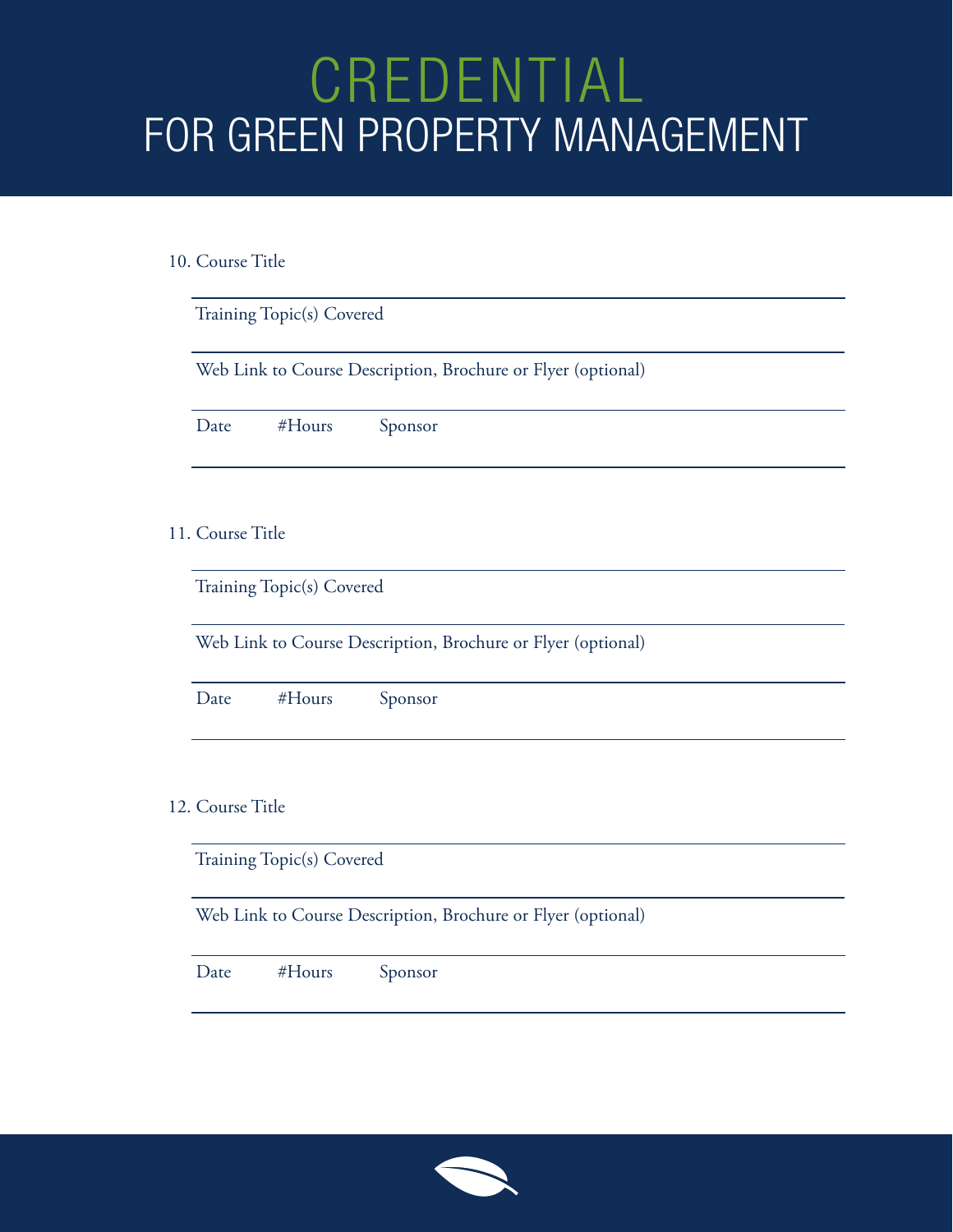#### 13. Course Title

| Training Topic(s) Covered                                    |  |  |  |
|--------------------------------------------------------------|--|--|--|
| Web Link to Course Description, Brochure or Flyer (optional) |  |  |  |
| Date<br>#Hours<br>Sponsor                                    |  |  |  |
| 14. Course Title                                             |  |  |  |
|                                                              |  |  |  |
| Training Topic(s) Covered                                    |  |  |  |
| Web Link to Course Description, Brochure or Flyer (optional) |  |  |  |
| Sponsor<br>Date<br>#Hours                                    |  |  |  |
|                                                              |  |  |  |
| 15. Course Title                                             |  |  |  |
| Training Topic(s) Covered                                    |  |  |  |
| Web Link to Course Description, Brochure or Flyer (optional) |  |  |  |

| Sponsor |  |  |
|---------|--|--|
|---------|--|--|

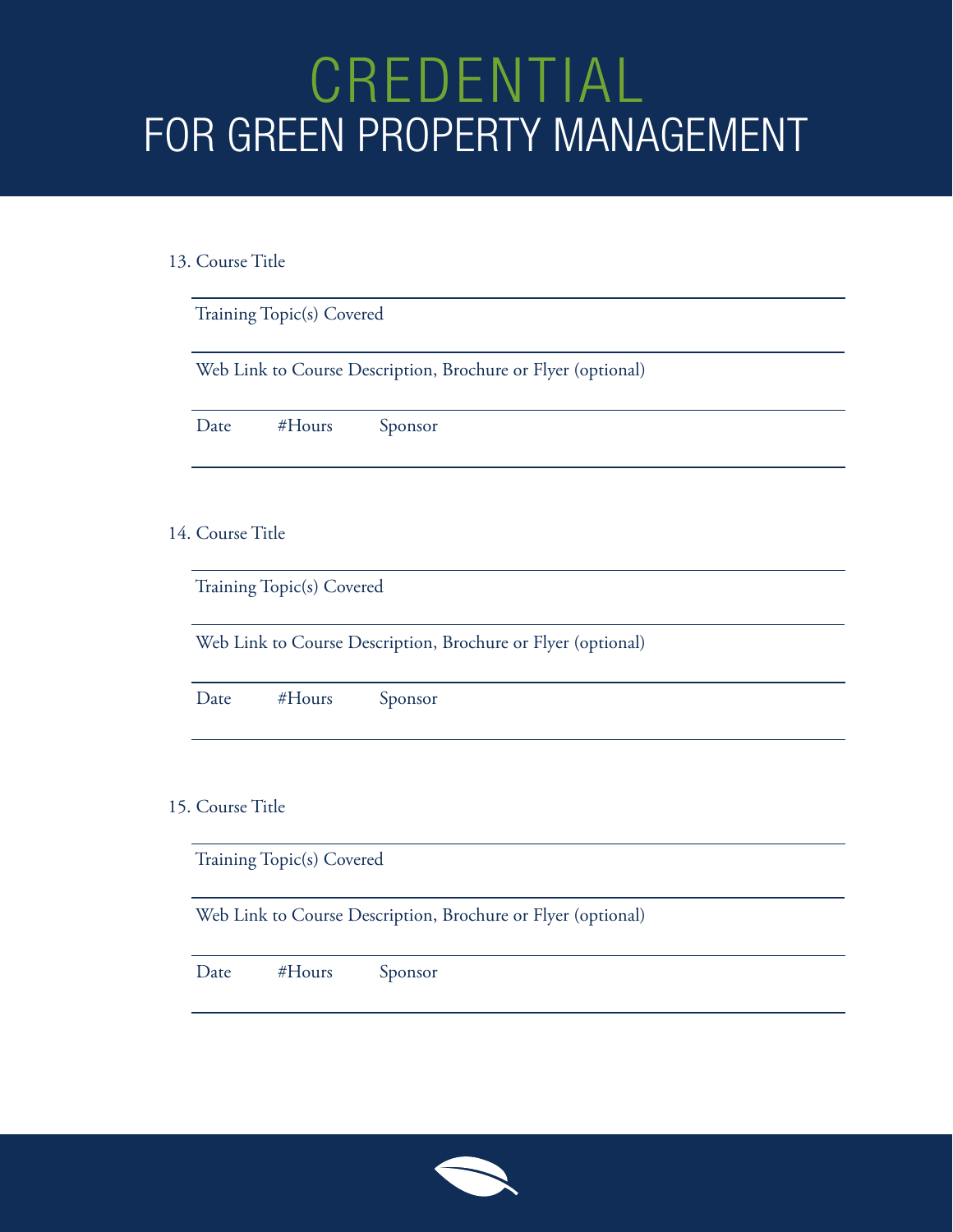16. Course Title

| Training Topic(s) Covered |                                                              |         |  |  |
|---------------------------|--------------------------------------------------------------|---------|--|--|
|                           | Web Link to Course Description, Brochure or Flyer (optional) |         |  |  |
| Date                      | $#$ Hours                                                    | Sponsor |  |  |

I, the above-named applicant, attest that all information contained in this Application for the Credential for Green Property Management (CGPM) is true and accurate, and that I have read and understand all requirements listed herein.

Signature of Applicant Date

#### **Payment of \$160.00 Application Fee Payment Type:** ❏ Check ❏ Visa ❏ MasterCard AMEX Card #: \_\_\_\_\_\_\_\_\_\_\_\_\_\_\_\_\_\_\_\_\_\_\_\_\_\_\_ Exp: \_\_/\_\_ Name on Card: \_\_\_\_\_\_\_\_\_\_\_\_\_\_\_\_\_\_\_\_\_\_\_\_\_\_\_\_\_\_ Signature:

Mail Application and Payment to: CGPM c/o NAHMA 400 N. Columbus St., Suite 203 Alexandra, VA 22314

\_\_\_\_\_\_\_\_\_\_\_\_\_\_\_\_\_\_\_\_\_\_\_\_\_\_\_\_\_\_\_\_\_\_\_

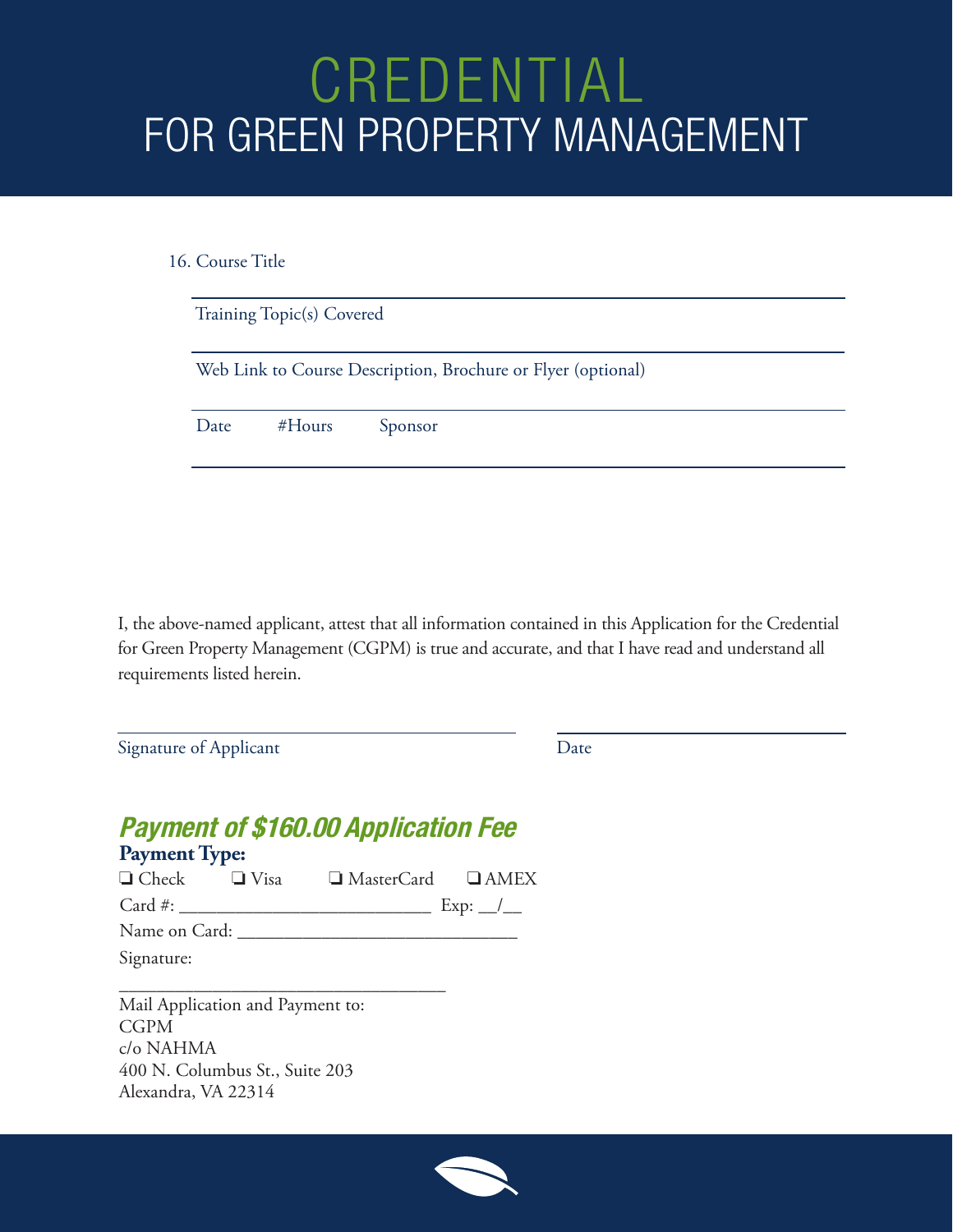#### **Disposition of Application**

The NAHMA-NAAEI CGPM Task Force or its representative has reviewed and considered this Application for Credential and all supporting documentation. This Application for a Credential for Green Property Management is (circle one):

#### **Approved Disapproved**

Disapproval of this application is for the following reasons:

Date of Review:

Signature of Authorized Task Force Representative: